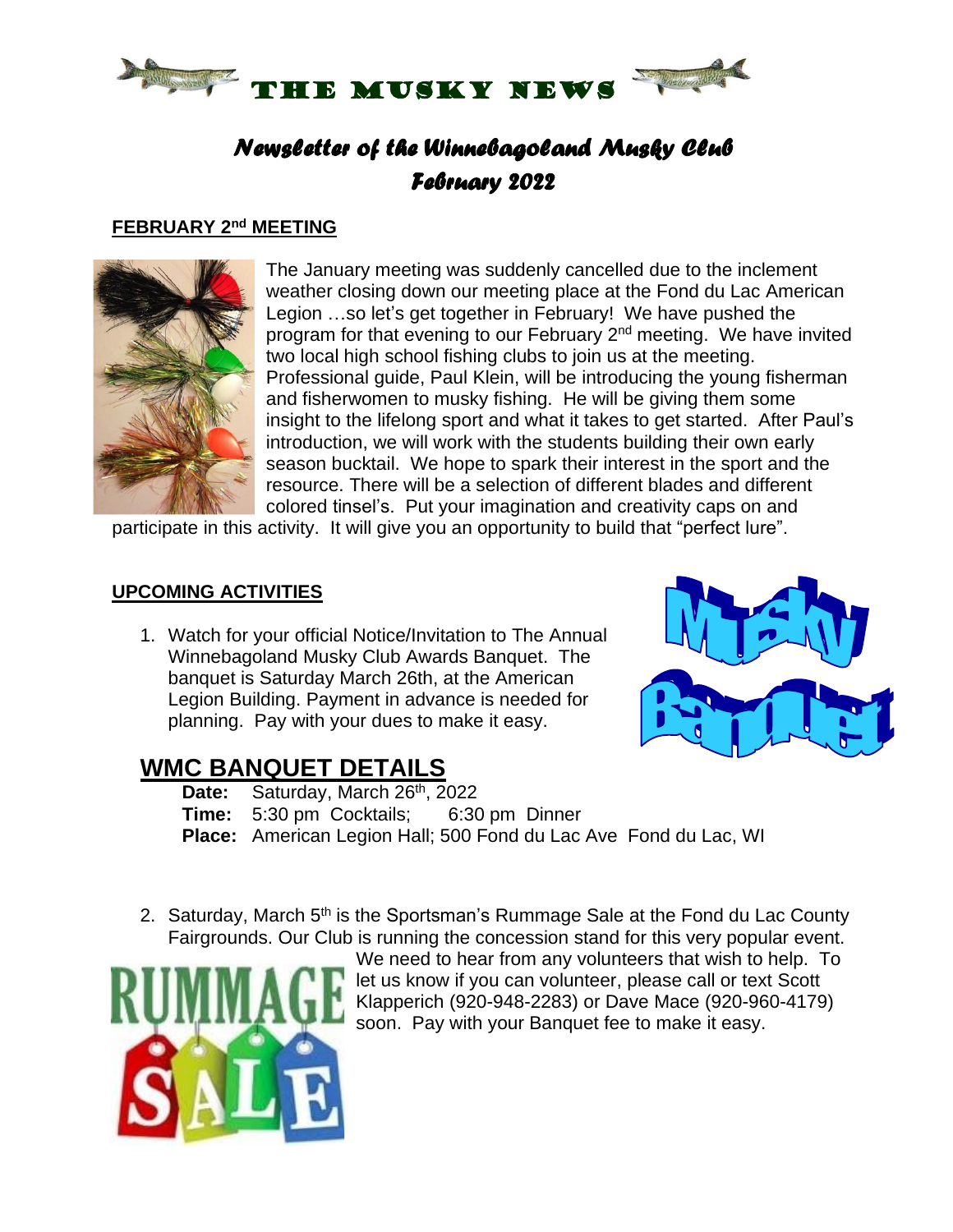

## *Newsletter of the Winnebagoland Musky Club February 2022*

#### **FISHING SHOWS COMING UP AROUND STATE**

#### MUSKIE EXPO MILWAUKEE

• FEB 11-13, Washington County Fair Park & Conference Center, West Bend, [\(www.muskieexpo.com](http://www.muskieexpo.com/) ) Tickets are on sale now for 20% off.

#### WISCONSIN FISHING EXPO

• FEB 25-27, Alliant Energy Center Expo Hall, Madison, WI [\(www.wifishingexpo.com](http://www.wifishingexpo.com/) )

**THE WISCONSIN MUSKY EXPO** 

• March 18-20, Central Wisconsin Convention & Expo Center, Rothschild, WI [\(www.wimuskyexpo.com](http://www.wimuskyexpo.com/) )

**MAKE PLANS TO ATTEND THE** 

# 2022 WISCONSIN MUSKY EXPO MARCH 18th, 19th & 20th